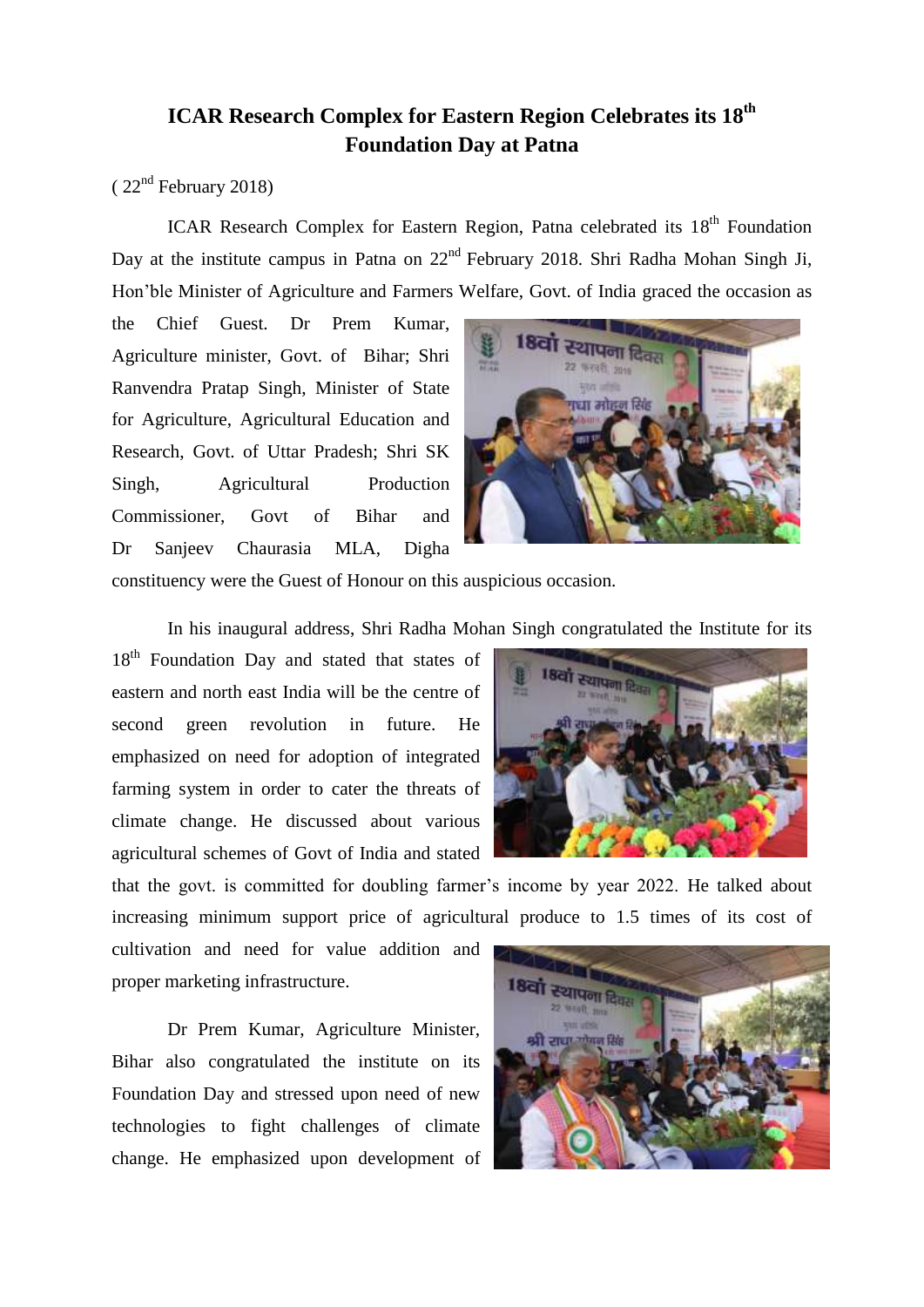agricultural technologies which can reduce the cost of cultivation as well as increase the crop

productivity. He elaborated about schemes being implemented by department of agriculture, Govt. of Bihar and said that Group Farming and development of Organic corridor will be the priority of Govt. Sri Ranvendra Pratap Singh emphasized about the steps and progress made under Green Revolution Scheme



in Uttar Pradesh. He said that Cropping Intensity of eastern UP needs to be increased from 159% to 200%.

Earlier, Dr BP Bhatt, Director, ICAR RCER, Patna welcomed the chief guest and other dignitaries and presented the achievements of the institute during last year.

During the inaugural function, Mobile app on Soil Nutrient Management, *Aam Suraksha* (mango protection) and Solar power app, database and software developed by the institute were launched by Hon'ble chief guest. Books on "Powering Second Green Revolution Through Emerging Technologies"; and "*Baans (Bamboo) ke vividh roop awam unka upyog",* 



training manual on *"Optimization of production efficiency of fish livestock integrated farming"* and an extension bulletin on *"Tapak sinchai ke antragat sabjeeyon ki ropan jyamity awam ghulanasheel urwarak paddhati"* were also released*.* 

Seventy three selected progressive farmers from all seven eastern states *viz* Bihar, Eastern UP, West Bengal, Odisha, Assam, Chattisgarh and Jharkhand were felicitated by the Chief Guest for their significant contribution in the field of agriculture. Renowned personalities from press and media



and 15 farmers under Index Based Flood Insurance project were also awarded during the ceremony. The ICAR-RCER, Patna best worker award were also given in Administrative, Technical and Supporting staff categories.